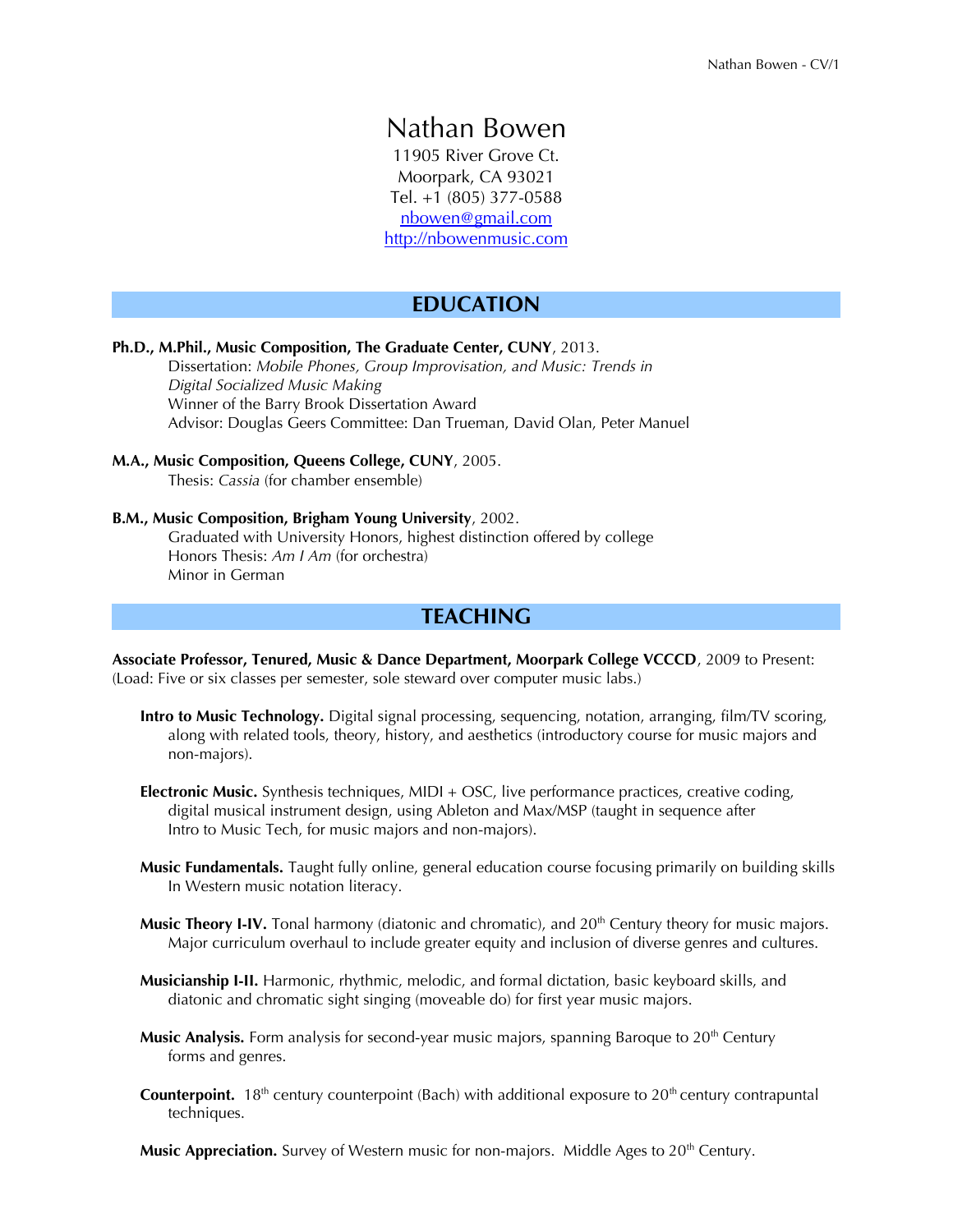- **Private Composition Lessons.** Taught as independent study, with focus on new notation techniques, historical context, aesthetics, and idiomatic instrumental writing.
- **Applied Guitar.** Private classical guitar instruction with attention to technique, performance practice, and score interpretation.
- **Adjunct Lecturer, Conservatory of Music, SUNY Purchase College**, 2007 to 2008:
	- **Music Theory I & II**. Tonal harmony and species counterpoint for first-year music majors.
	- **Solfége III & IV**. Harmonic, rhythmic, melodic, and formal dictation and tonal and atonal sight singing (fxed and moveable do) for second-year music majors.

#### **Graduate Teaching Fellow, School of Music, Hunter College, CUNY**, 2006 to 2009:

**Computer Music**. Digital signal processing, additive and subtractive synthesis, and interactive performance along with related theory, tools, history, and aesthetics. (Graduate and undergraduate-level course.)

**Beginning Music Theory**. Fundamentals for non-majors. Scales, intervals, and tonal harmony.

**Introduction to Music**. Survey of Western music for non-majors. Middle Ages to 20<sup>th</sup> Century.

**3 rd/4th Semester Musicianship**. Rhythmic, melodic, and harmonic dictation, sight singing (moveable and fixed do), and keyboard skills.

#### **Adjunct Instructor, Brigham Young University**, 2002

- **Music Dictation**. Taught Freshman section of tonal melodic, harmonic, and rhythmic dictation while an undergraduate student.
- **Guitar Instructor**. Taught ten undergraduate students private guitar lessons, covering rock/folk guitar, improvising and composing solos within pop/rock contexts, and classical guitar.
- **Other:** Teaching Assistant, Brigham Young University, 2001-2002 for German Literature class; Private guitar/music instructor, 2001 to Present.

# **LEADERSHIP EXPERIENCE**

#### **Performing Arts Department Chair** (2021–

Coordinate class schedules, faculty assignments, participate in regular faculty evaluations, hiring committees, and develop and monitor contingency plans for unending COVID-related logistics. Serve as liaison for College performance requests and the Performing Arts Center staff.

#### **Music Technology Program Lead** (2010–

Overseen the growth of a single-class program to a 19-unit certifcate program, hiring of adjunct faculty for multiple sections of classes, the establishment of an ongoing internship program, a 32 member Music Technology Advisory Board with industry partners, lab space nearly tripled, and management of grants and students' progress toward completion.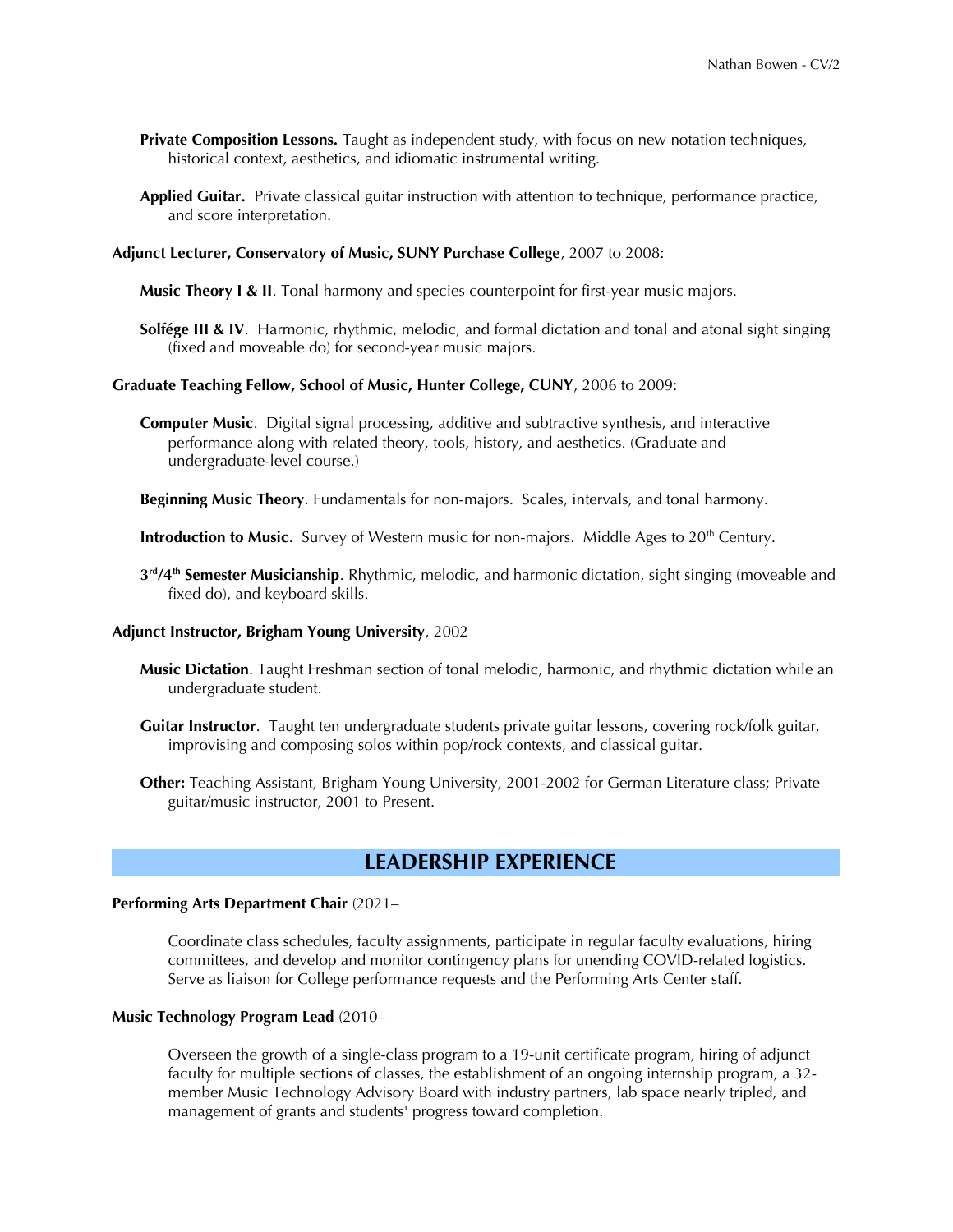### **Social Justice Lead** (2020–21)

Serving as Social Justice Co-Lead for College-wide 'Theme 1 – Diversifying the Curriculum', with the purpose of creating resources, workshops, and facilitating measurable outcomes for all courses at the college to address social justice and culturally responsive curriculum.

#### **Honors Coordinator** (2020–

Serving in faculty role as Honors Program Coordinator, which handles intake and applications for all Honors students, recruitment of disproportionately-impacted students, orientations, exit workshops, chairs the Honors Committee, and advises students in the Honors Program. Working with Outreach, EOPS, and Institutional Effectiveness for a massive campaign to scale numbers of Honors students signifcantly, streamlining application processes and improving transparency for students from entrance to transfer. Our students average a 90% acceptance rate to UCLA, as opposed to a 20% acceptance rate for all applicants.

#### **CTE - Grant Writing & Industry Outreach**

Applied for and received substantial Perkins funds (2014, 2017, 2018) to upgrade and revamp the music computer lab from 12 workstations to 20, with new computers, synthesizer keyboards, and refreshed software. Secured funds from Strong Workforce grant (2017) to upgrade and refresh lab, with a second computer lab expansion of 10 workstations.

Participated in a CTE dig for Commercial Music (Ontario, 2013); ongoing participation in the peer review process for C-ID descriptors in this field.

Participated in summer youth career exploration camps for middle-school students, and multiple externships with industry partners to facilitate internships and provide contacts for students.

Externships to industry partners to form internship opportunities for students, with goal of substantially increasing regular internship placements for students in the newly formed music technology certificate program.

Formation of Music Technology Advisory Board from the ground up. Current roster includes 32 members ranging from industry experts, multidisciplinary faculty, high school partners, counselors, students, and administrators.

### **Internship Program Development**

Served as lead faculty for the development and perpetuation of ffteen+ on- and off-campus internships, partnering with local businesses and film/TV, game design, dance and theatre departments to provide student-composed music for various outlets, theory tutors, and computer lab assistants.

Created 'COVID' internships for students to create music production tutorials for Youtube and Instagram.

Facilitated DJ internships which provide music for campus events and local paid gigs.

Helped coordinate and establish two paid renewable composition internships for VCCC District.

Serve as liaison for tech crew internships at Thousand Oaks Civic Arts Plaza

Established a live audio recording internship for students to record music concerts, replacing a hired professional-expert.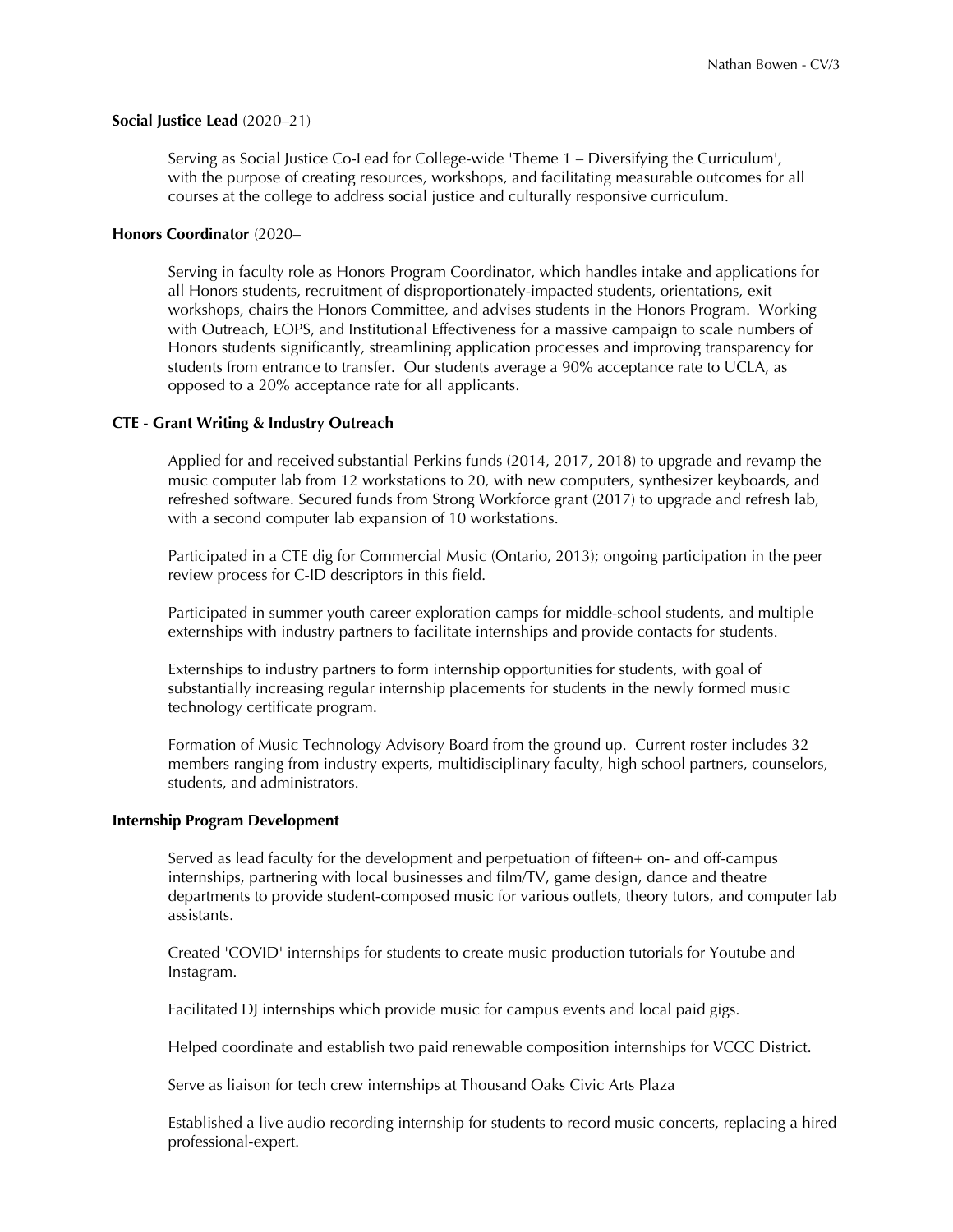Secured funding for paid music lab internships.

### **Interdisciplinary Collaboration**

Forged ongoing partnership with Film/TV and Multimedia departments to allow students to have 'real world' collaborative projects. Each year students write intro music for the 'MC Improv', perform live for the show, have written music for the Student Voice and radio/podcast shows, and compose music for original student flms.

Facilitated internships for student composers for semester-long student flm projects.

Facilitated student-composed music for journalism department's *Student Voice* podcasts, promotional videos, and radio spots.

Created DJ / dance improvisation collaborative internship

## **Concert Production**

Serve as sole faculty to produce and promote the Student DJ Showcase and Stream Jam concerts, with two concerts (now three) per semester. The show incorporates a variety of music tech styles, with coordinated visuals and lighting. Debut performance April 2019. Stream Jam 8 (the series started at the onset of COVID) takes place February 2022.

Mentored theory students to write Christmas big-band arrangements for jazz ensemble with choreographed dance routines for performing arts production 'Holiday Spectacular' (2018)

Coordinated DJ student performances and A2 interns to handle wireless mic setup for performers for 'Holiday Spectacular' (2019)

#### **Alumni Outreach & Social Media**

Taken lead on the curation of the [Music Theory and Technology program website](https://www.moorparkcollege.edu/departments/academic/music/music-theory-and-technology) and Instagram feed [@mcmusictech,](https://www.instagram.com/mcmusictech/) with a goal to link alumni to current students, generate student awareness of options for transfer, promote the successes of current students, and link to relevant tutorial videos.

#### **Academic Senate Vice President**, 2016–2019

Main duties include: co-chair of Sabbatical Leave Committee, chair of Senate Membership Committee (revising By-laws); represent Academic Senate on the following committees: co-chair of Education Committee on Accreditation and Planning (EdCAP), District Instructional Technology Advisory Committee (ITAC), Moorpark College  $50<sup>th</sup>$  Anniversary Gala Committee (fundraising); oversee Distinguished Faculty Award nominations and selection; assist in grant writing and planning for Zero Textbook Cost Grant.

### **Co-Chair of Education Committee on Accreditation and Planning**, (Fall 2017-Spring 2019)

Main duties include: set agendas and lead meetings, monitor progress of institutional self evaluations as required by accrediting body ACCJC, monitor and evaluate program planning processes and educational master plans.

## **Co-Chair of Study Aboard Advisory Committee**, (Fall 2017-)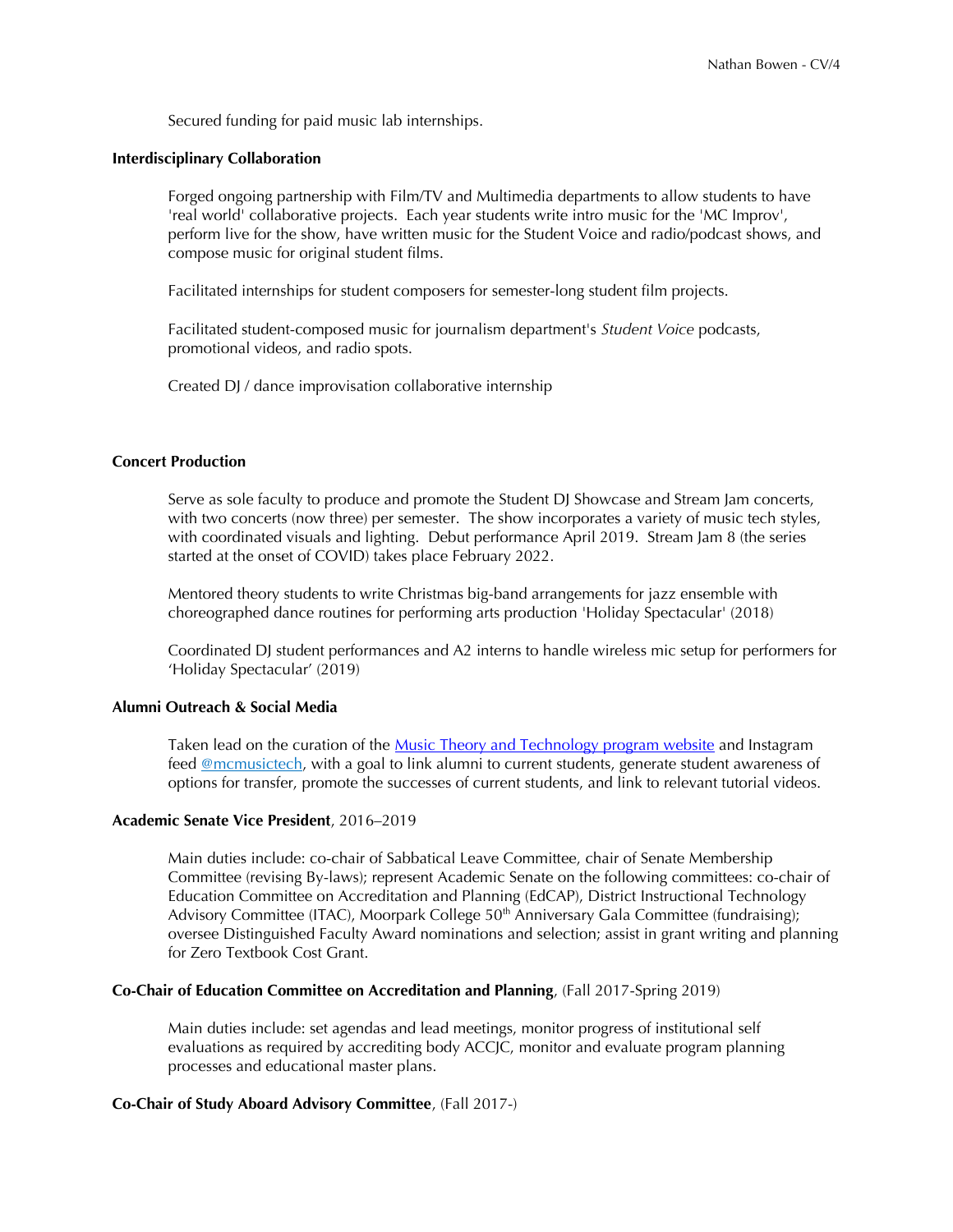Developed a vision statement, faculty proposal application, prioritization process, and rubric for ranking proposals for faculty to plan study abroad trips at the college. The college has no study abroad office, but supports faculty-driven efforts for this newly formed committee.

#### **Academic Senate Secretary**, 2013-2016

Main duties include: prepare and manage all documents for all meetings, take detailed minutes, keep records for faculty prioritization, standing committee representatives, and maintain & improve the Academic Senate website.

#### **Co-Chair of District Instructional Technology Advisory Committee (ITAC)**, 2013-2014.

Served as frst faculty co-chair for the committee, which was created in 2013 to increase communication among campuses and district for instructional technology-related issues. Strong emphasis on growing online education.

Served on ITAC as a member for four years (co-chair term rotated among colleges every two years).

### **Curricular Development**

Served as lead faculty for the development of the Music Technology Certifcate of Achievement, growing the program from one CTE class to a 19-credit certifcate pattern.

Together with colleagues from the Music Department, oversaw a substantial revision to our program to align with the Transfer Model Curriculum and generate an Associate Degree for Transfer.

### **Standing & Advisory Committees**, 2010-present

Served on Academic Senate, EdCAP, Tech CAP, Distance Ed, Basic Skills, and Sabbatical Tech Review Group, as well as an ad hoc committee for Open Educational Resources (OER).

### **Tenure/Hiring Committees**

Served on two tenure committees and multiple hiring committees, both full-time and part-time, within and outside of the Music department.

#### **Study Abroad**

Served as lead faculty to reintroduce study abroad at Moorpark College, with London/Paris trip in June 2017. Taking leadership role in planning expanded study abroad options for other faculty in forthcoming years, including the creation of an advisory committee.

## **Student Club Advisor**

Serve as the advisor for the newly formed Moorpark College Music Association (frst year was 2015), and Honors Club Advisor

## **Additional Campus Participation**

Present new content each year for Multicultural Day**,** presented for Year-of Technology and Humanity (2013), generated promotional music for TedX Moorpark, and have fostered solid relationships with Health Services, Counseling, and other departments.

# **PROFESSIONAL EXPERIENCE**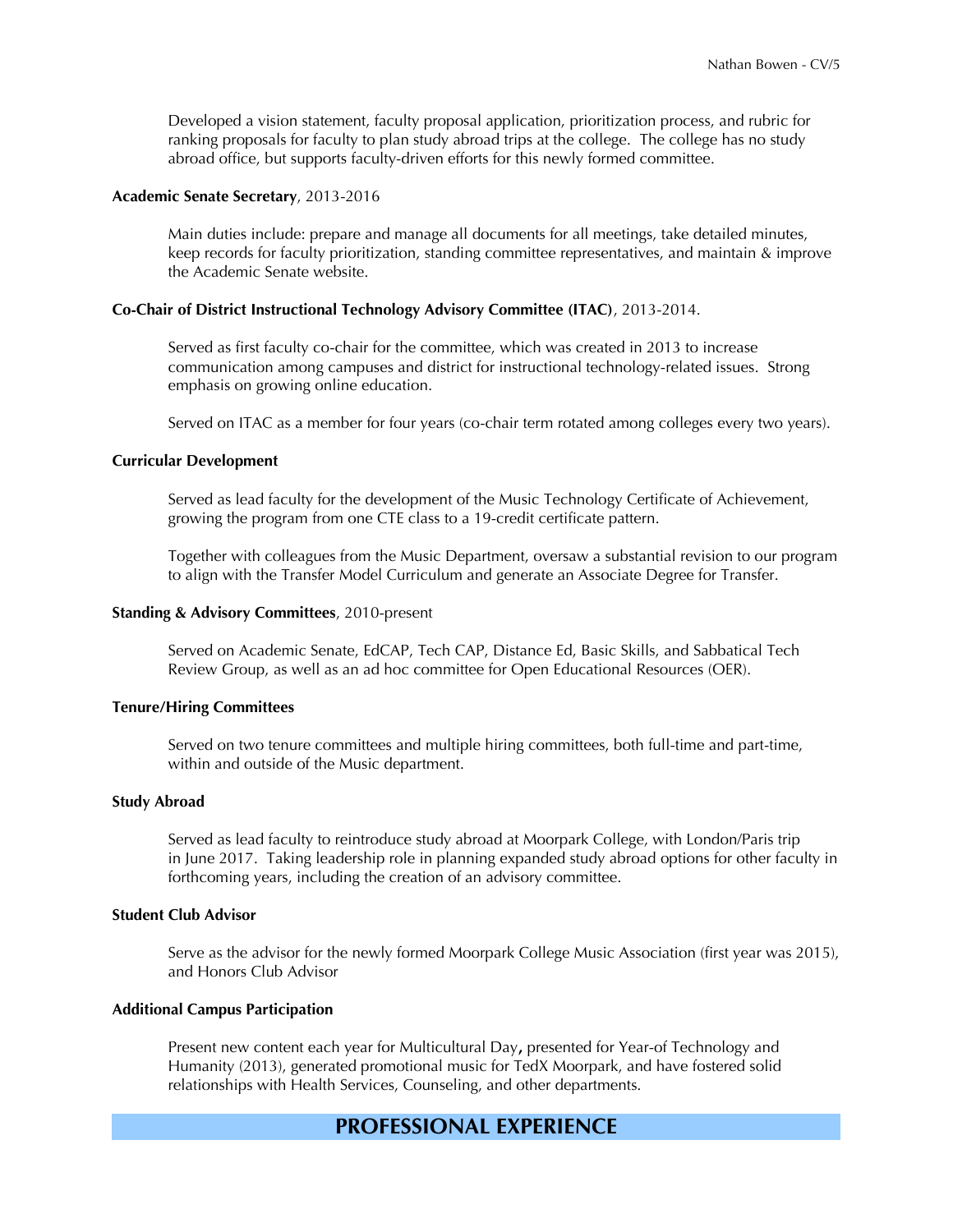# **Professional Experience:**

- Freelance composer, 2000-present composed original music and delivered mastered audio files, include incidental music, brand sounds, and TV spots. Recent clients: **Bridger Creative, Kids Foot Locker, McKinsey, Tiled, SolarPly, Octoimaging, Robert Comstock**, **DL Music**, and iPhone app **PrePlaySports**). Recent TV shows: **Fluffy Breaks Even**, **Alaska Mega Machines**, and **Going Deep with David Rees**.
- Copyist and Transcriber, Arranger, **AWR Music / Mattel**, 2008-2016 prepared & transcribed scores for orchestra recording sessions; prepared publish-ready vocal/piano reduction scores from orchestral arrangements for flms *Barbie™ and the Diamond Castle* and *Barbie™ in a Christmas Carol;* prepared scores for *Final Fantasy Concert*, *Five for Fighting* orchestral charts, *A New World: intimate music from Final Fantasy,* and *Mannheim Steamroller Christmas Symphony.*
- Consultant, **Bunker Hill Community College** (Boston, MA), 2014 advised college president and dean on strategy to grow their music program, ranging from hiring prioritization for new full-time positions, curriculum structuring, facilities planning, and interfacing with transfer institutions.
- Freelance writer, **Fibonacci Arts Digest**, 2014-2016 written 2000-word articles under the initiative to promote the arts in Southern Utah and Mountain West, based in St. George; publications include "How and Why to Collect Art" (Summer/Fall 2014), "Blossoming in the Desert: Moab Music Festival" (Winter 2015), "Salty Cricket Collective: Composing Utah's Story" (Spring 2015), and "Building Legacies: the Life of Maurice Abravanel" (Summer 2015).
- Max/MSP Summer Workshop Instructor, 2014 prepared and privately produced a three-week workshop designed to help students who have been introduced to Max to take the next step in creative programming in Max/MSP.

Apple Specialist, **Tekserve**, 2007 – Intaker and troubleshooter for Mac computer repairs.

Resident College Assistant, **New Media Lab, Graduate Center, CUNY**, 2006 to Present – Interactive networked music using mobile phones as controllers.

Computer Maintenance Intern, **Harvestworks**, 2006 – reimaged and confgured lab computers.

IT Mac Specialist, **Graduate Center, CUNY**, 2005-2006 – University Mac-related support, image maintenance using Loginhooks and scripts. Workshop Instructor: Mac OS X Advanced Tips.

Web catalog intern, **American Composers Alliance**, 2005-2006.

President, **Graduate Student Music Association**, Queens College, CUNY, 2003-2004.

Senior Resident Student, Vienna Study Abroad, **Brigham Young University**, 2001.

# **Technical Experience:**

**Platforms for Music and Multimedia:** Max/MSP/Jitter, PD, ChucK

**Music Production Software:** Logic Pro, Ableton Live, Finale, Sibelius, Reason, Cubase, MuseScore

**Interactive Hardware/Software:** Jitter-based visual tracking systems, OSCemote, Control, OSCulator, TouchOSC to Max/MSP via iPhone, Wekinator (machine learning), Python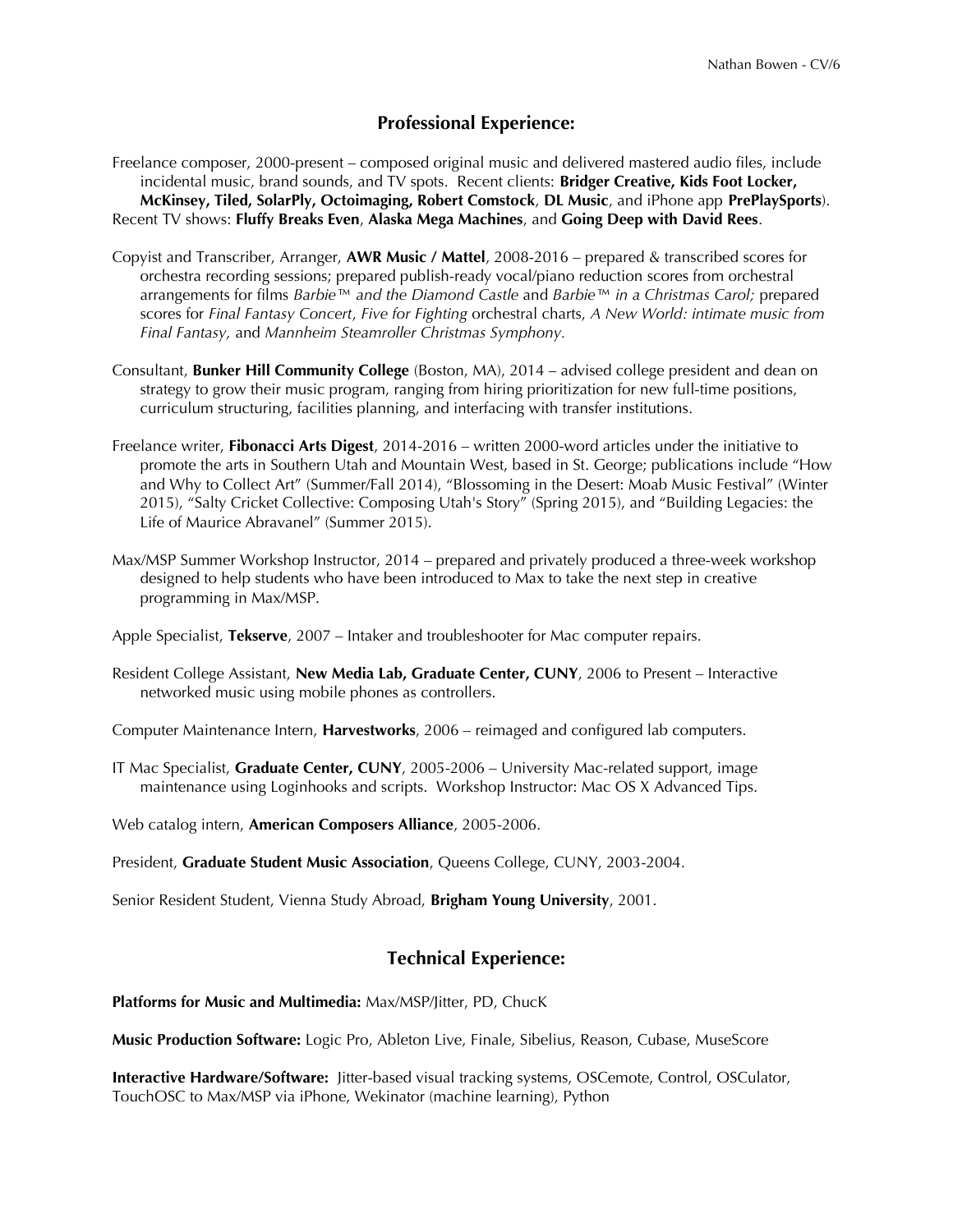**Research Areas of Computer Music:** mobile music, digital musical instruments (DMIs), emerging electronic music performance practice, music cognition, sampling practices, network music, embodied interactions, interface design, improvisation

# **PROFESSIONAL ACTIVITIES**

## **Scholarly Publications / Software:**

- N. Bowen and D. Reeder. *"Mobile Phones as Ubiquitous Instruments: Towards Standardizing Performance Data on the Network."* (forthcoming, SMC-ICMC 2014). Athens. (download [paper\)](http://mobilesound.org/ubi-osc.pdf)
- N. Bowen. *Mobile Phones, Group Improvisation, and Music: Trends in Digital Socialized Music Making*. Dissertation, The Graduate Center of the City University of New York (CUNY), 2013. (download [dissertation;](http://nb23.com/NathanBowen_Dissertation.pdf) view [abstract\)](http://nb23.com/NathanBowen_DissertationAbstract.pdf)
- N. Bowen. "4Quarters: Real-time Collaborative Music Environment for Mobile Phones." Proceedings of 1st Symposium for Laptop Ensembles and Orchestras (SLEO 2012). Baton Rouge. (download [paper\)](http://nb23.com/blog/ftp:/nsbowen@shock.dreamhost.com/nb23.com/blog/wp-content/uploads/2012/12/Bowen_4Quarters_SLEO.pdf)
- N. Bowen. "QWERTY Midi Keyboard" software application allowing qwerty keys to be used as a midi keyboard, with interval tracking and solfége assistance; self-published, 2007.
- N. Bowen. "SATB Dictation" software application using mouse movement to control volume levels for four voices; self-published, 2007.

## **Festivals Participation and Invited Lectures:**

- Submission Reviewer, **New Interfaces for Musical Expression (NIME) 2022** (University of Auckland, New Zealand).
- Presenter, **Curriculum Summit, Moorpark College** (Moorpark, CA) 2021 "Cultural Responsiveness Rethinking Course Content"
- Presenter, **Gaining Perspectives Workshop, Moorpark College** (Moorpark, CA) 2021 "Diversifying the Curriculum of a Music Theory Class: An Evolution."
- Presenter, **Music Tech Pedagogy Summit** (Salt Lake City, UT) 2020 "Fostering Electronic Music Performers from the Ground Up."
- Steering Committee, submission reviewer, concert performer, **Joint Conference NYCMF|ICMC** (New York, NY) 2019 –.
- Steering Committee and as submission reviewer, **New York City Electroacoustic Music Festival (NYCEMF)**  (New York, NY), 2014-, present.
- **Spring Plenary, Academic Senate for California Community Colleges (ASCCC)** (San Francisco, Sacramento), 2015, 2016, 2017, 2018. The 2016 meeting was held in conjunction with CIO, CSSO, and CCCAOE spring conferences.
- I**nternational Computer Music Conference (ICMC)** (Daegu, Korea), 2018. Submission reviewer; (University of North Texas, Denton, TX), 2015.
- Lecturer, **Moorpark College, Year of Democratic Engagement**, (Moorpark, CA) 2018. "Rise Up! The Use of Hip Hop in Hamilton: An American Musical."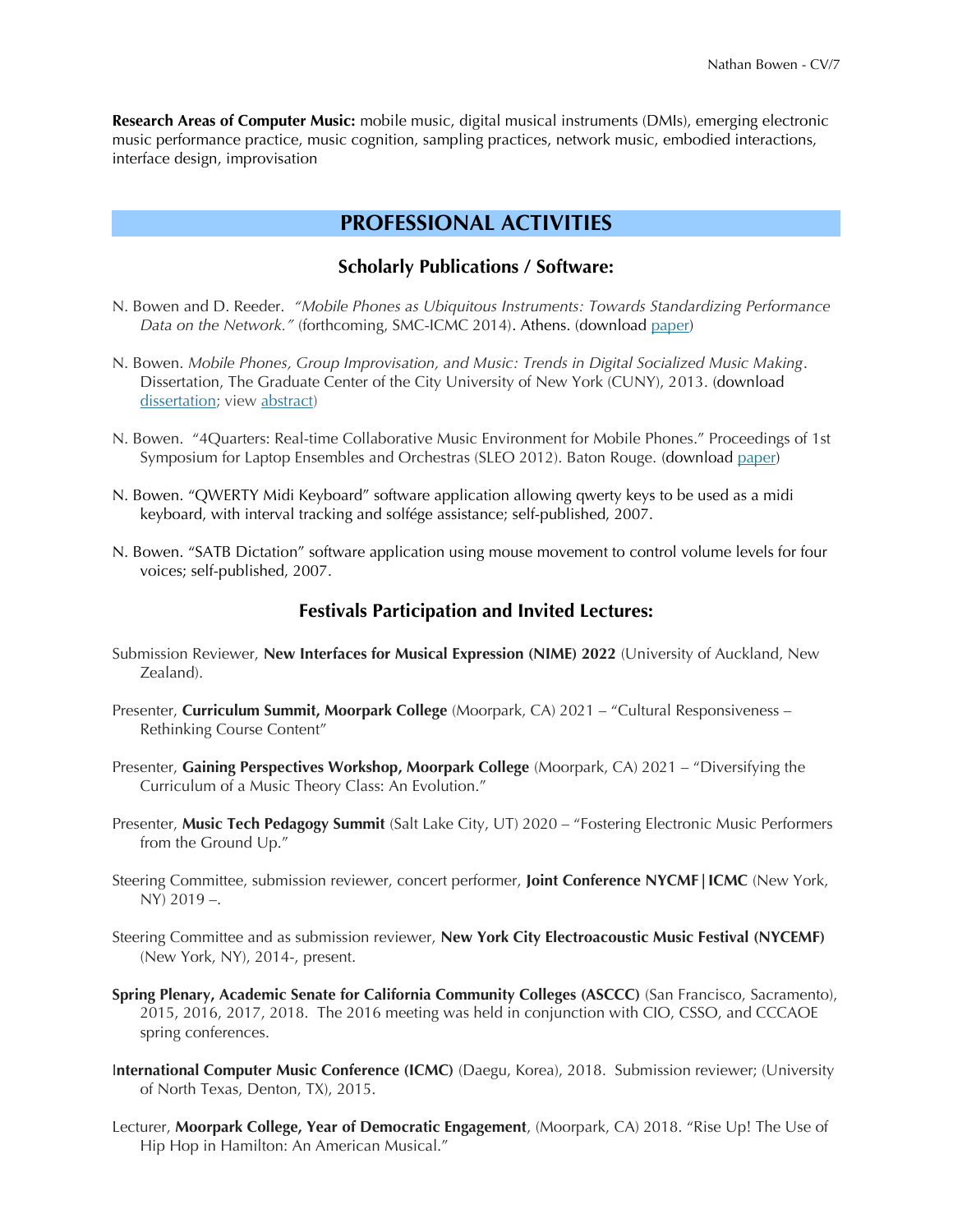## Lecturer, **Moorpark College, Multicultural Day**, (Moorpark, CA)

- 2017: "Two Turntables and a Microphone: Scarce Resources and the Emergence of Hip Hop"
- 2016: "Coping with Exile: Syrian Refugees and Music"
- 2015: "Can making music with mobile phones become a ubiquitous cultural practice?"
- Guest lecturer, **Tufts University** (Boston, MA), 2017. "Imperial March: Analysis & Remix," for ExCollege course "*Star Wars:* How Long Ago? How Far Away?"
- Guest lecturer, **Brigham Young University** (Provo, UT), 2015. "Mobile Phone Instruments, the Possibilities of Networks, and OSC."
- **Joint Conference ICMC | SMC** (Athens, Greece), 2014. Presentation of paper/poster *Mobile Phones as Ubiquitous Instruments: Towards Standardizing Performance Data on the Network.*

**Discipline Input Group (DIG) Meeting – South, Commercial Music** (Ontario, CA), 2013.

Guest lecturer, **UC Irvine Integrated Composition Improvisation and Technology (ICIT)** (UC Irvine, Irvine, CA), 2013. "Mobile Phones and Interactive Music Systems: History and Forecast."

- Lecturer, **Moorpark College**, **Year of Technology and Humanity**, (Moorpark, CA) 2013. "Violins, DJs, and Mobile Phones: Reclaiming Music Practice with Digital Tools."
- Guest lecturer, **CalArts MTIID** (California Institute of the Arts, Valencia, CA), 2013. Presentation on mobile phone music history, including demonstration of *4Quarters*.
- **New York City Electroacoustic Music Festival (NYCEMF)** (CUNY Graduate Center, New York, NY), 2013. Served on Steering Committee, and as program coordinator. Presentation of installation *4Quarters.*
- **Composition Symposium 2012** (Del Mar College, Corpus Christi, TX). Recital, concert, master class, presentation, television interview at college TV studio, & radio interview on local NPR affliate.
- **1st Symposium for Laptop Ensembles and Orchestras (SLEO) 2012** (Louisiana State University, Baton Rouge, LA). Presentation of paper on *4Quarters: Real-time Collaborative Music Environment for Mobile Phones* (April, 2012).
- **SEAMUS National Conference 2012** (Lawrence University, Appleton, WI). Installation of *4Quarters*, a realtime collaborative music environment for mobile phones (February, 2012).
- **Expo '74** (NYU Poly, Brooklyn, NY), 2011. Presentation of community-driven workshop "Mobile Phones and Max: Simple ways to make interactive (and collaborative) music" at Max/MSP/Jitter conference.
- **New York City Electroacoustic Music Festival (NYCEMF)** (CUNY Graduate Center, New York, NY), 2009, 2010. Served as Art Director (2009) and Documentarian (2010) for three-day festival, coordinating design and branding. Also had pieces performed.
- **Mobile Tech 4 Social Change New York: A Barcamp** (Hunter College CUNY, New York, NY), 2009. Demonstration of *4Quarters* in beta phase of development.
- **American Composers Alliance Festival** (Symphony Space Thalia, New York, NY), 2008. Performance of *Cassia.*
- **CUNY Convergence** (CUNY Graduate Center, New York, NY), 2008. Intermedia Arts Group: curated concert of pieces by Morton Subotnick, Tania Léon, Hubert Howe, Skip Brunner, and David Grubbs.

Guest Lecturer, **Brigham Young University** (Provo, UT), 2006 – Electronic Music Studio: Max/MSP/Jitter.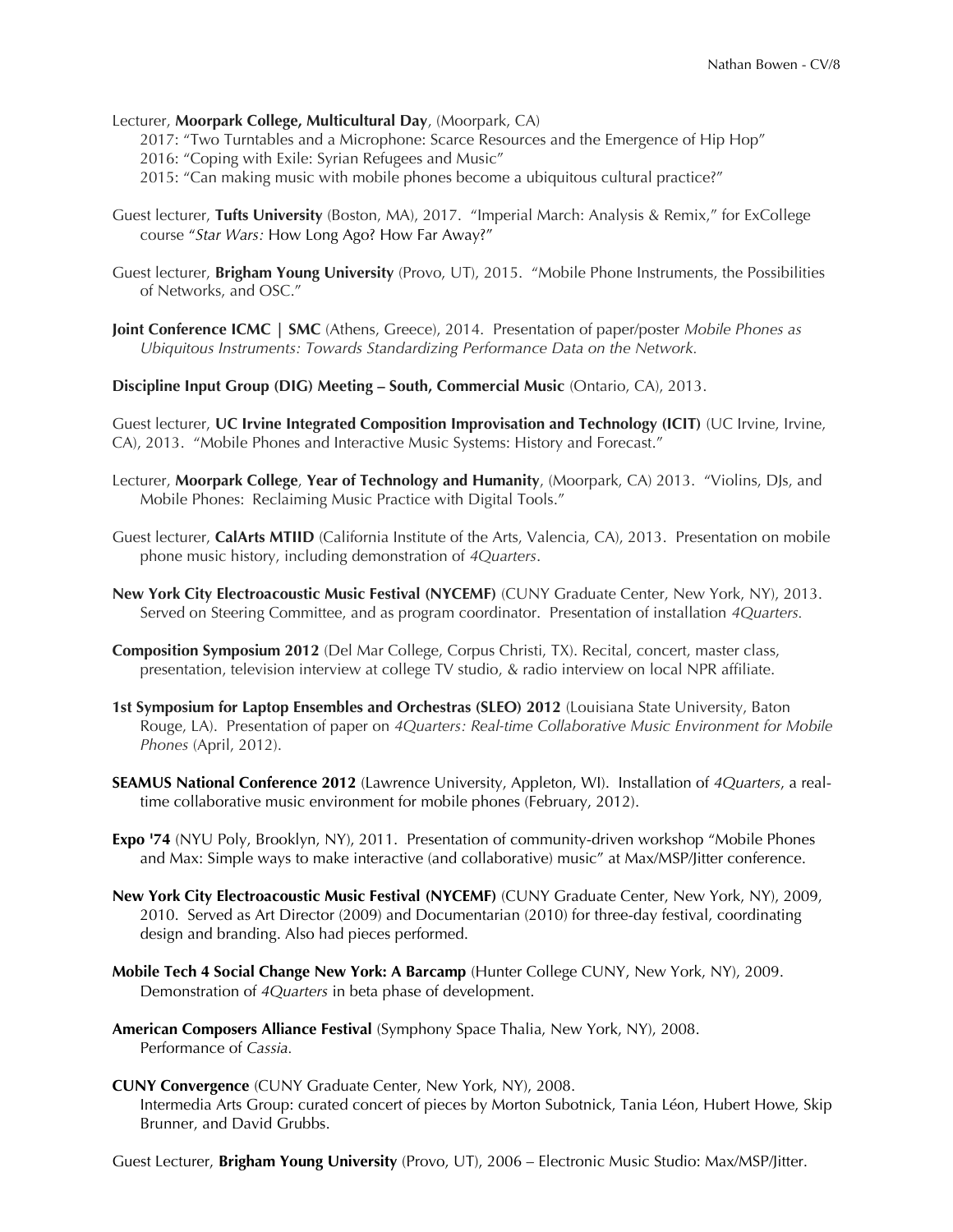- **Crosstalk** (University of Utah & Brigham Young University partnership concert, Salt Lake City, UT), 2006. Performance of *when spoken to in dreams*.
- **Expo 2006: Bending Technologies In and Out of Academia** (CUNY Graduate Center, New York, NY). Intermedia Arts Group: curated lectures and presentations by Morton Subotnick and This Spartan Life
- **Artifacts: An Evening of Interactive Music and Media** (CUNY Graduate Center, New York, NY). Performance of *Two Birds*.

# **PROFESSIONAL AFFILIATIONS**

New York City Electroacoustic Music Festival (NYCEMF), 2009 to Present. Institut de Recherche et Coordination Acoustique/Musique (IRCAM), 2008-09. American Society of Composers, Authors, and Publishers (ASCAP), 2006 to Present. Society for Electro-Acoustic Music in the United States (SEAMUS), 2009 to Present. International Computer Music Association (ICMA), 2014 to Present. Academic Senate for California Community Colleges (ASCCC), 2015. Music Association of California Community Colleges (MACCC), 2012 to Present. Intermedia Arts Group (chartered by CUNY Graduate Center), co-founder, 2006 to Present. Handcart Ensemble, 2006 to Present. American Music Center, 2003 to Present.

# **HONORS**

## **Commissions and Associated Grants:**

- **Moorpark College Chamber Orchestra,** 2020 commissioned to write original composition for ensemble and remote (COVID) performance
- **Moorpark College Contemporary Dance Ensemble,** 2017 original music for choreographed spring concert.
- **Del Mar College Concert Band**, 2012 commissioned to write original composition for Del Mar Composition Symposium Concert.
- **Carl D. Perkins Career & Technical Education Act Grant**, 2011, 2012, 2017 secured funds for software and hardware upgrades for Moorpark College music technology lab, expanding size from twelve workstations to twenty. Recent grant application focuses on the expansion to form a second lab.
- **Doctoral Student Research Grant**, 2009 for the creation of an online searchable database for users to upload and tag audio fles featuring prominent examples of musical intervals.
- **Handcart Ensemble**, 2009 for Simon Armitage's *Odyssey*
- **Hunter Symphony**, 2008 commissioned to write chamber orchestra piece *Sydney Ann's Apple* for Hunter College undergraduate orchestral ensemble.
- **Tania Léon**, 2007 for programmed standalone application for interactive violin/electronics piece *Abanico*. Pitch- and volume-tracking trigger effects and computer music.
- **MELD Danceworks**, 2007 for *Sydney Ann's Apple*, scored for two pianos and electronics.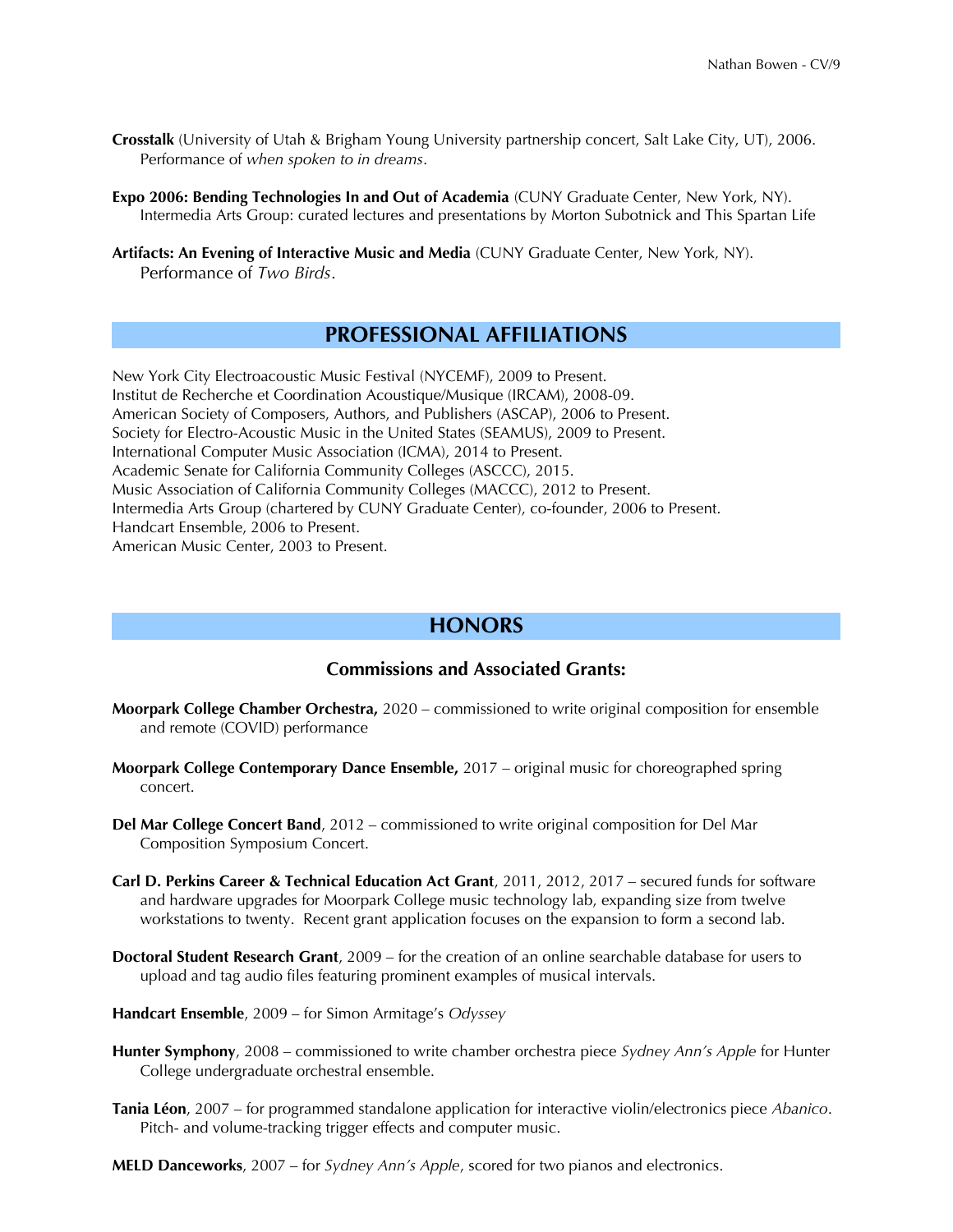**Science & the Arts Series, CUNY**, *Yuri's Night*, 2007 – (Intermedia Arts Group) for new networked piece with quadraphonic sound.

**Handcart Ensemble**, 2007 – for British Poet Laureate Ted Hughes's *Alecestis*

**Handcart Ensemble**, 2006 – for Nobel Prize-winner Seamus Heaney's *'The Burial At Thebes'*

**Handcart Ensemble**, 2006 – for *Two Yeats Plays*

**ICE Ensemble** and Graduate Music Student Association, 2004 – for *Cassia*.

**Office of Research and Creative Activities (ORCA) Scholarship** – Brigham Young University, 2002

**Bill Gates**, 2000 – for trailer music for private home theater.

### **Awards**

**Barry Brook Dissertation Award**, 2013 – winner of CUNY Graduate Center Music Department award for outstanding dissertation.

**60x60 2011 International Mix** – One of 60 selections out of over 800 submissions.

**Fulbright Grant (Finalist)** – Recommended by US Fulbright Committee for grant to Paris, France, 2008

**Robert Starer Composition Award** – CUNY Graduate Center Departmental Award, 2006

Nominee, **Innovative Theater Award for Outstanding Original Music**, 2006

**Chancellor's Fellowship** – CUNY Graduate Center, 2005-2010

**George Perle Award in Composition** – Aaron Copland School of Music, 2005

**Herbert Sukoff Memorial Award in Composition** – Aaron Copland School of Music, 2004

**Discimus ut Serviamus Award, Tribuni** – Aaron Copland School of Music, 2004

**University Honors** – Brigham Young University, 2002

**Talent Scholarship, Music Composition** – Brigham Young University, 2001-2002

Honorable Mention, **Vera Hinckley Mayhew Music Contest**, 2001

**University Scholarship, Academics** – Brigham Young University 1996-1997

## **LIST OF RECENT WORKS AND PERFORMANCES**

**15 Days** (2022), fl, cl, vn, vc, electronics, visuals, and breathing human, 6'05" 6/22, NYCEMF 2022 – New York, NY

*40 Days, 40 Nights, 40 Years* (2021), fxed media and visuals, 3'01" 10/21, MCMT Stream Jam 7, Twitch concert (COVID) – Moorpark, CA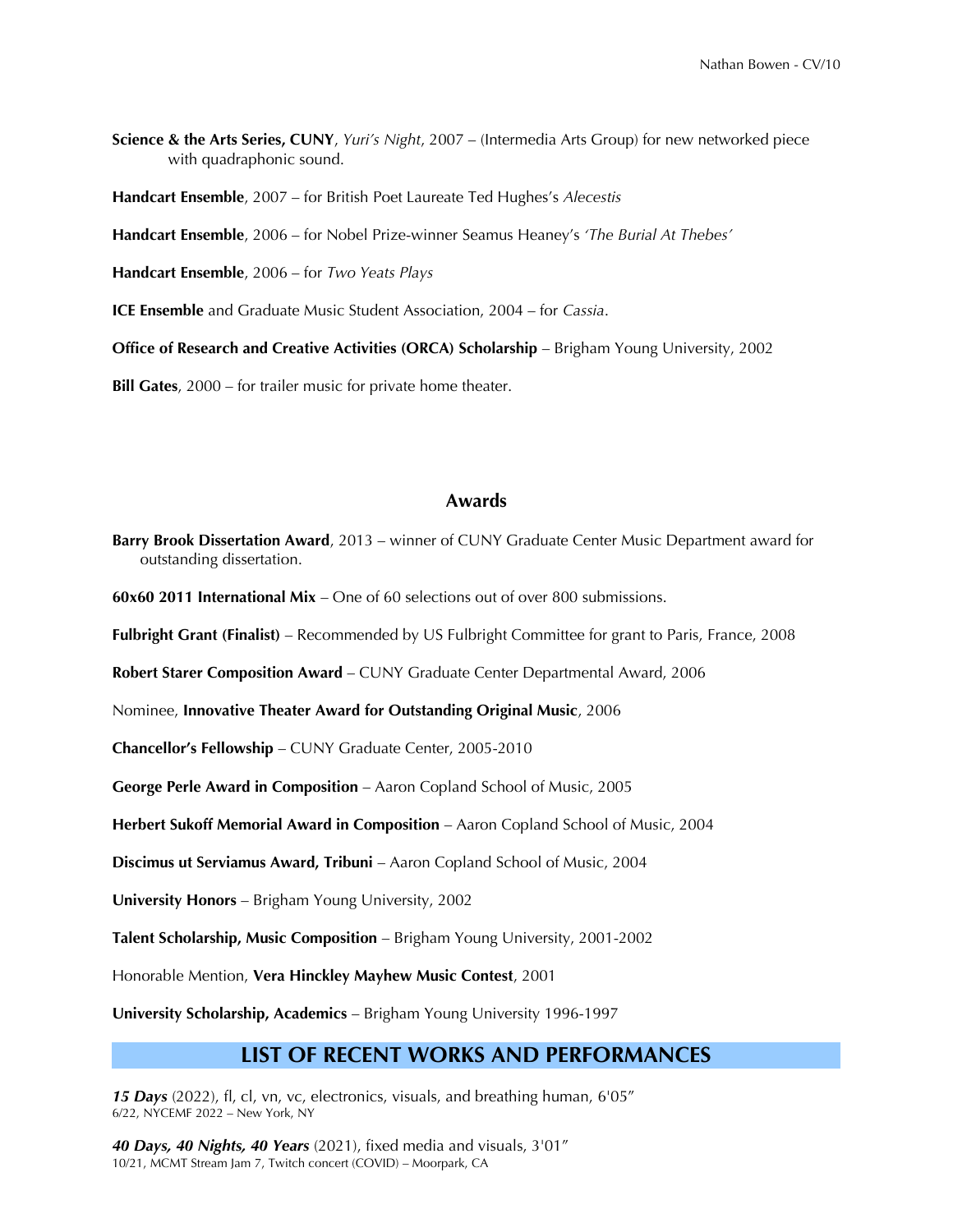**Orbit** (2021), loopback performance for guitar, 4'18" 3/21, MCMT Stream Jam 5, Twitch concert (COVID) – Moorpark, CA

*Still Processing* (2020), loopback performance for Ableton Push 2, 7'07" 11/20, MCMT Stream Jam 4, Twitch concert (COVID) – Moorpark, CA

*The Future Is Up To Us* (2020), keyboard controller, laptop, mobile phone, video graphics, 5'39" 10/20, MCMT Stream Jam 3, Twitch concert (COVID) – Moorpark, CA

**20 Shots** (2020), mobile phone controller, laptop, keyboard, video graphics, 7'37" 6/21, NYCEMF 2021, streamed concert (COVID) – New York, NY 6/20, MCMT Stream Jam "Bail Project" beneft Twitch concert (COVID) – Moorpark, CA

*Innsbruck* (2020), keyboard, laptop, controllers, & video graphics, 8'43" 6/20, NYCEMF 2020, streamed concert (COVID) – New York, NY 4/20, MCMT Stream Jam, Twitch concert (COVID) – Moorpark, CA

*Reasons for Optimism* (2020), chamber orchestra, 7'20" 5/20, recorded remote performance (due to COVID) – Moorpark, CA

*The Vast Majority* (2019), mobile phone + laptop improvisation, approx. 5' 6/19, NCYEMF-ICMC 2019, Loreto Theater at Sheen Center – New York, NY

*Ice Machine at the Motel 6* (2018), mobile phone + laptop improvisation, approx. 5' 7/18, NYCEMF 2018, Abrons Center Playhouse – New York, NY

**Rift** (2017), fixed media for eight channels, 5'12" 6/17, NYCEMF 2016, Abrons Center Playhouse – New York, NY

*Hard Root* (2017), fixed media for Moorpark College Contemporary Dance Ensemble, 3'45" 4/17, Moorpark College Dance Concert – Motion Flux

*Elevator Inspection* (2016), mobile phone + laptop improvisation, 5'48" 6/16, NYCEMF 2016, Abrons Center Playhouse – New York, NY

*Fluctuations* (2015), fixed media for two channels, 7'22" 6/15, NYCEMF 2015, Abrons Center Playhouse – New York, NY 4/15, for Ensemble Musica Nova – Tel Aviv, Israel

*4Quarters* (2012-2013), interactive compositional tool for multiple mobile phones & computer server, (indeterminate duration) 4/13, NYCEMF 2013, CUNY Graduate Center – New York, NY Fall/12, Columbia College Chicago Laptop Ensemble – Chicago, IL 4/12, Del Mar College Composition Symposium Chamber Recital – Corpus Christi, TX 2/12, SEAMUS Conference 2012, Lawrence University – Appleton, WI

*Suits* (2012), concert band, 3'40" 4/13, Moorpark College Wind Ensemble – Moorpark, CA 4/12, Del Mar College Composition Symposium Concert – Corpus Christi, TX

*Sydney Ann's Apple* (2012), arr. concert band (arr. by Darrell Brown), 5'30" 4/12, Del Mar College Composition Symposium Concert – Corpus Christi, TX

*, James Brown, John Oswald,* (2011), fxed media digital playback, 54" For 60x60 2011 International Mix 10/11, Sheldon Concert Hall, American Arts Experience – St. Louis, MO 7/11, Galapagos Art Space – Brooklyn, NY 5/11, Dance Parade – New York, NY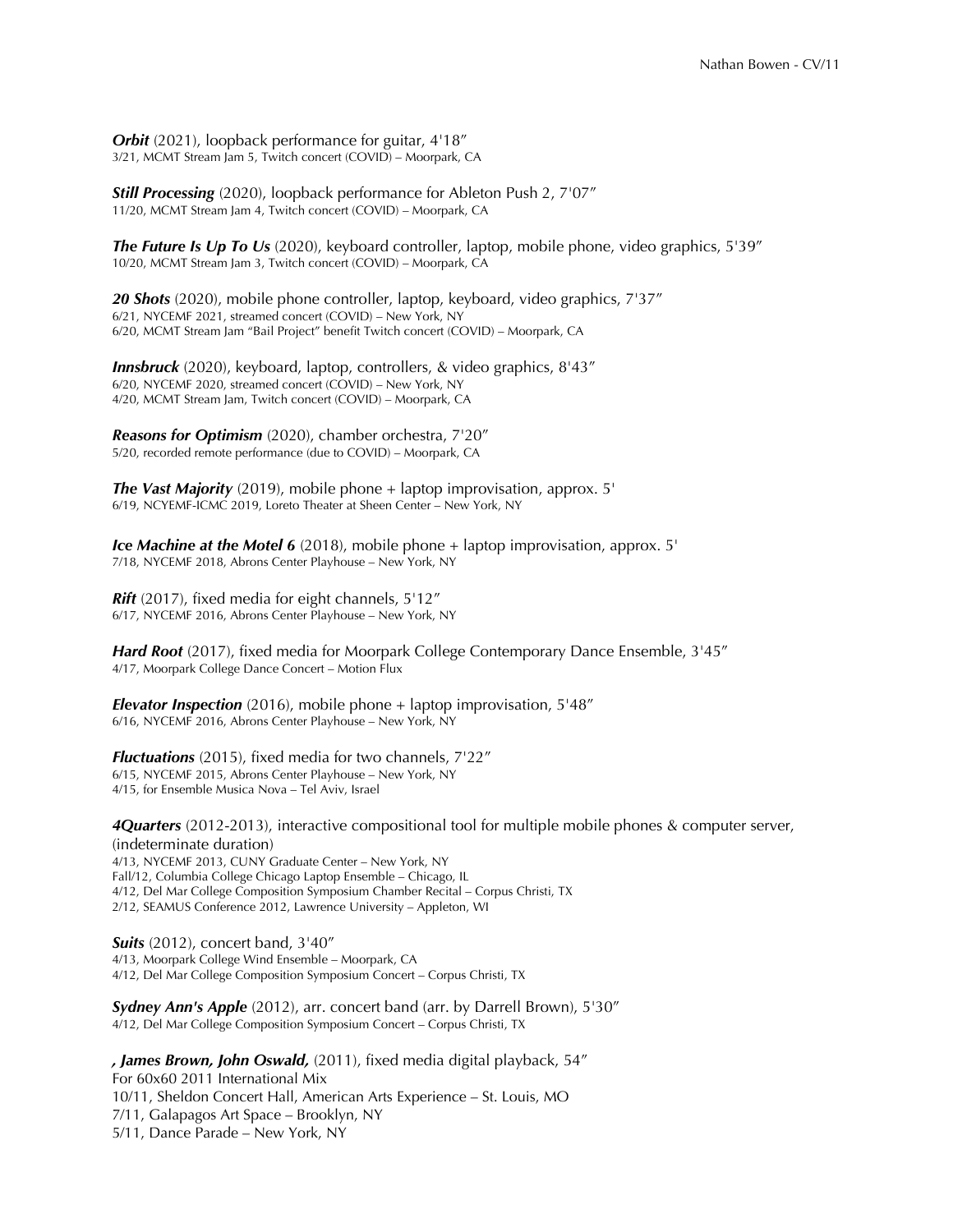*Iron Rod* (2010), solo trombone and interactive computer playback, 6'15" 3/10, Galapagos Art Space, New York Electroacoustic Festival (NYCEMF) – Brooklyn, NY

*Gotham Swift* (2009), computer laptop improvisation with visuals and recorded sounds, 7'00" 4/09, The Tank, New York Electroacoustic Festival (NYCEMF) – New York, NY

*Sydney Ann's Apple* (2008), arr. chamber orchestra, 5'30" 12/08, Hunter Symphony, Lang Recital Hall, CUNY Hunter College – New York, NY

*Music for Sydney Ann's Apple* (2007), 2 pf, electronics, 19'38" 10/11, Moorpark Faculty Concert, Moorpark College Performing Arts Center – Moorpark, CA 9/07, M.E.L.D. Danceworks, Merce Cunningham Studio – New York, NY

Intermedia Arts Group: *Planetary Excursion* (2007), 4 laptops and quadraphonic sound 4/07, 'Yuri's Night,' Science & the Arts Series, Proshansky Auditorium, CUNY Graduate Center – New York, NY 4/07, Composers' Alliance, Elebash Recital Hall, CUNY Graduate Center – New York, NY

*Music for Ted Hughes's 'Alcestis'* (2007), sound-score and spoken vocal chorus 4/07, Handcart Ensemble, The Salvation Army's THEATRE 315 – New York, NY

*Trap* (2007), fl, ob, 2 gtr, vn, vc 3'00" 3/07, Cygnus Ensemble, Elebash Recital Hall, CUNY Graduate Center – New York, NY

*Hey, how's it goin'?* (2006), for 3-10 performers with mobile phones and live RSS feeds 12/06, PIMA Experimental Ensemble Concert, Levensen Recital Hall, Brooklyn College – Brooklyn, NY

*when spoken to in dreams* (2006), computer laptop improvisation with visuals and recorded sounds, 11'18" 4/12, Del Mar College Composition Symposium Chamber Recital – Corpus Christi, TX 7/11, Steinway Concerts at the Ranch Series, Price Residence – Culver City, CA 9/09, Moorpark Faculty Concert, Moorpark College Performing Arts Center – Moorpark, CA 11/08, New Music Now – Brandeis, Harvard, and CUNY Graduate Center composers concert, Elebash Recital Hall, CUNY Graduate Center – New York, NY 11/06, UT Crosstalk Concert, Dumke Recital Hall, University of Utah – Salt Lake City, UT

11/06, Composers' Alliance, Elebash Recital Hall, CUNY Graduate Center – New York, NY

*Music for Seamus Heany's 'The Burial At Thebes'* (2006), sound-score and spoken vocal chorus 9/06, Handcart Ensemble, The Salvation Army's THEATRE 315 – New York, NY

*Two Birds* (2006), computer laptop improvisation with 3-D graphics and electronic sound, ca. 9'30" 12/08, Purchase College Faculty Recital, Purchase College – Purchase, NY 5/06, Intermedia Arts Group, Segal Theatre, CUNY Graduate Center – New York, NY

*1, 2, & 3 are all important* (2006), computer laptop improvisation, ca. 3'00" 5/06, Composers' Concert, Levensen Recital Hall, Brooklyn College – Brooklyn, NY

*Four Ingredients* (2006), computer laptop improvisation with sound samples, ca. 6'00" 4/06, Composers' Alliance, Elebash Recital Hall, CUNY Graduate Center – New York, NY

**Juice or Not Juice** (2006), afl, ob, 2 gtr, vn, vc 3'20" 4/06, Cygnus Ensemble, Elebash Recital Hall, CUNY Graduate Center – New York, NY

*Music for Two Yeats Plays* (2006), fl, bodhran, Irish psaltery, voc 3/06-4/06, Handcart Ensemble, Independent Theater – New York, NY

*Underground #1* (2005), CD playback, 2'33" 12/05, Composers' Concert, Levensen Recital Hall, Brooklyn College – Brooklyn, NY

**Cassia** (2004), fl, cl (bcl), vn, vc, perc, pf, 2'30"

12/04, International Contemporary Ensemble, Queens College Graduate Composers Concert, LeFrak Concert Hall – Flushing, NY 6/08, Symphony Space, American Composers Alliance Festival of American Music, 2008 – New York, NY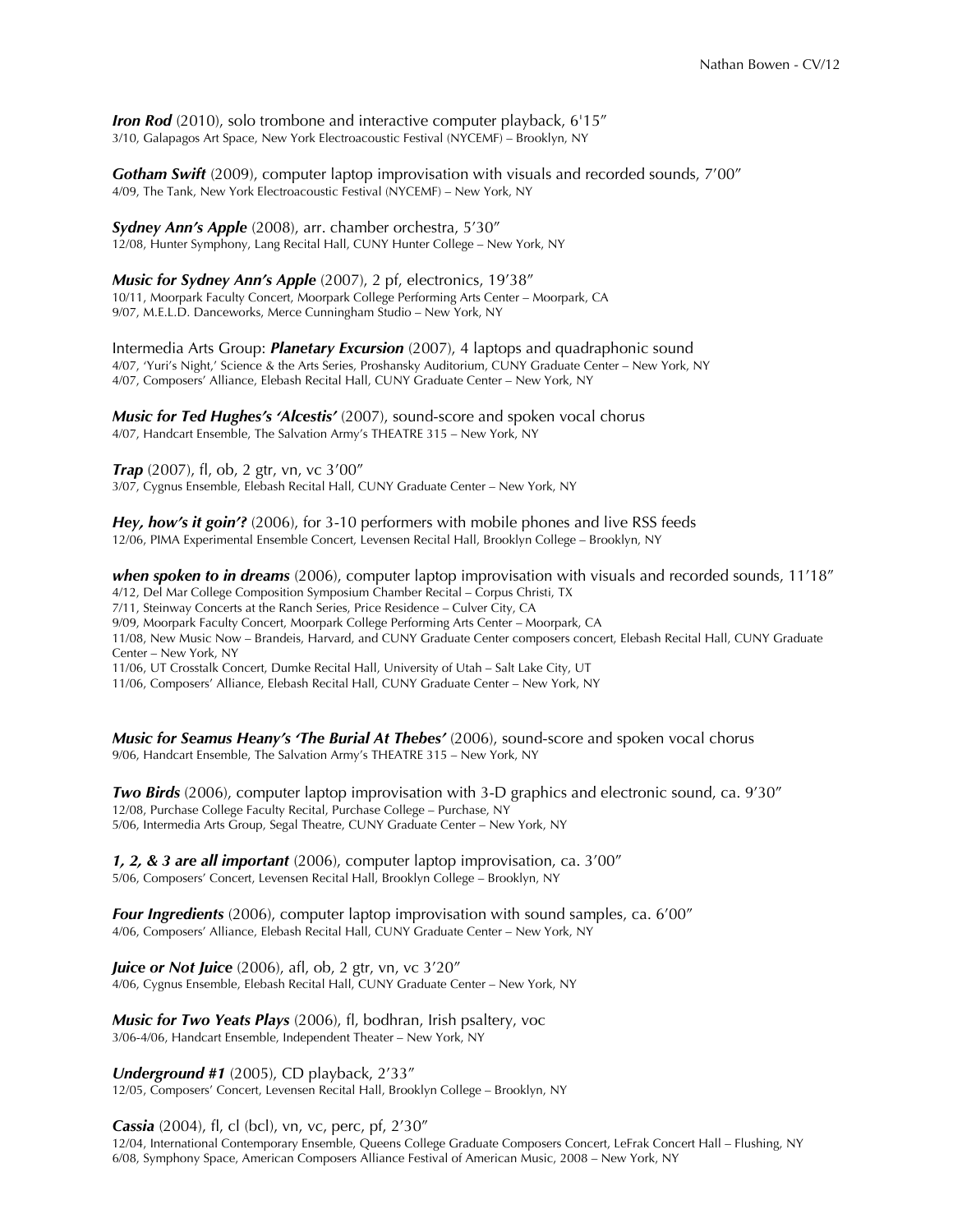#### **A Tree Swayed** (2003), afl, mba, gtr, pf, 5'10"

12/03, Queens College Graduate Composers Concert, LeFrak Concert Hall – Flushing, NY

*Triunion* (2003), chamber orchestra, 2'15"

5/03, Queens College Graduate Composers Concert, LeFrak Concert Hall – Flushing, NY

*Mind of a Three-year Old* (2003), cl, asx, vib, 2'30"

4/12, Del Mar College Composition Symposium Chamber Recital – Corpus Christi, TX 2/03, Queens College Graduate Composers Concert, LeFrak Concert Hall – Flushing, NY

*Am I Am* (2002), orchestra, 9'48" 6/02, Composer's Senior Recital, Madsen Recital Hall, BYU – Provo, UT

*Music through my veins is weeping* (2002), satb, 5'00" 6/02, Composer's Senior Recital, Madsen Recital Hall, BYU – Provo, UT 3/02, BYU Student Composers Recital, Madsen Recital Hall, BYU – Provo, UT

**Reconciliation** (2002) afl, cl, ssx, bn, trp, vib, hp, 2 vn, va, vc, 3'28" 6/02, Composer's Senior Recital, Madsen Recital Hall, BYU – Provo, UT

**Firefly** (2001) fl, 2 cl, bn, 1'30"

6/02, Composer's Senior Recital, Madsen Recital Hall, BYU – Provo, UT 11/01, BYU Junior Composition Recital, Madsen Recital Hall, BYU – Provo, UT

*Still No Communion* (2001) CD playback, 3'38" 6/02, Composer's Senior Recital, Madsen Recital Hall, BYU – Provo, UT

**Leipzig** (2001) 2 vn, va, vc, 6'40"

I. Unruhig

II. Geistiger Gedanke

6/02, Composer's Senior Recital, Madsen Recital Hall, BYU – Provo, UT

3/01, "Dam Your Ears" BYU New Composer's Recital, Madsen Recital Hall, BYU – Provo, UT

*March to the Morning Routine* (2000) 2 trp, hn, tbn, tba 3'00" 6/02, Composer's Senior Recital, Madsen Recital Hall, BYU – Provo, Utah

# **List of Works Continued**

*Music for Solarply* for commercial use (2019), computer composition / electronics *Quatro Synco Funk* (2019), children's piano song *Firebolt Forward* (2019), children's piano song *Stampede* (2019), children's piano song *Bringing it Back* (2019), children's piano song *Big (Obnoxious) Dinosaurs* (2019), children's piano song *Interrupted Made Up Words* (2019), children's piano song *Come Unto to Me, Partake the Fruit* (2019), SATB hymn *The Light and the Life* (2019), SATB hymn *The Sabbath is the Best of Days* (2019), SATB hymn *The Vision* (2019), SATB hymn *When I Kneel to Pray* (2019), SATB hymn *Friends Around the World* (2019), children's song *We Give Thanks* (2019), children's song *Music for Tiled* for commercial use (2018), computer composition / electronics *LA Summer* for commercial use (2017), guitar and drums *Designing Impact* for commercial use (2016), piano, electronics, and recorded sound effects *Music for PrePlaySports* for commercial use (2011), electronics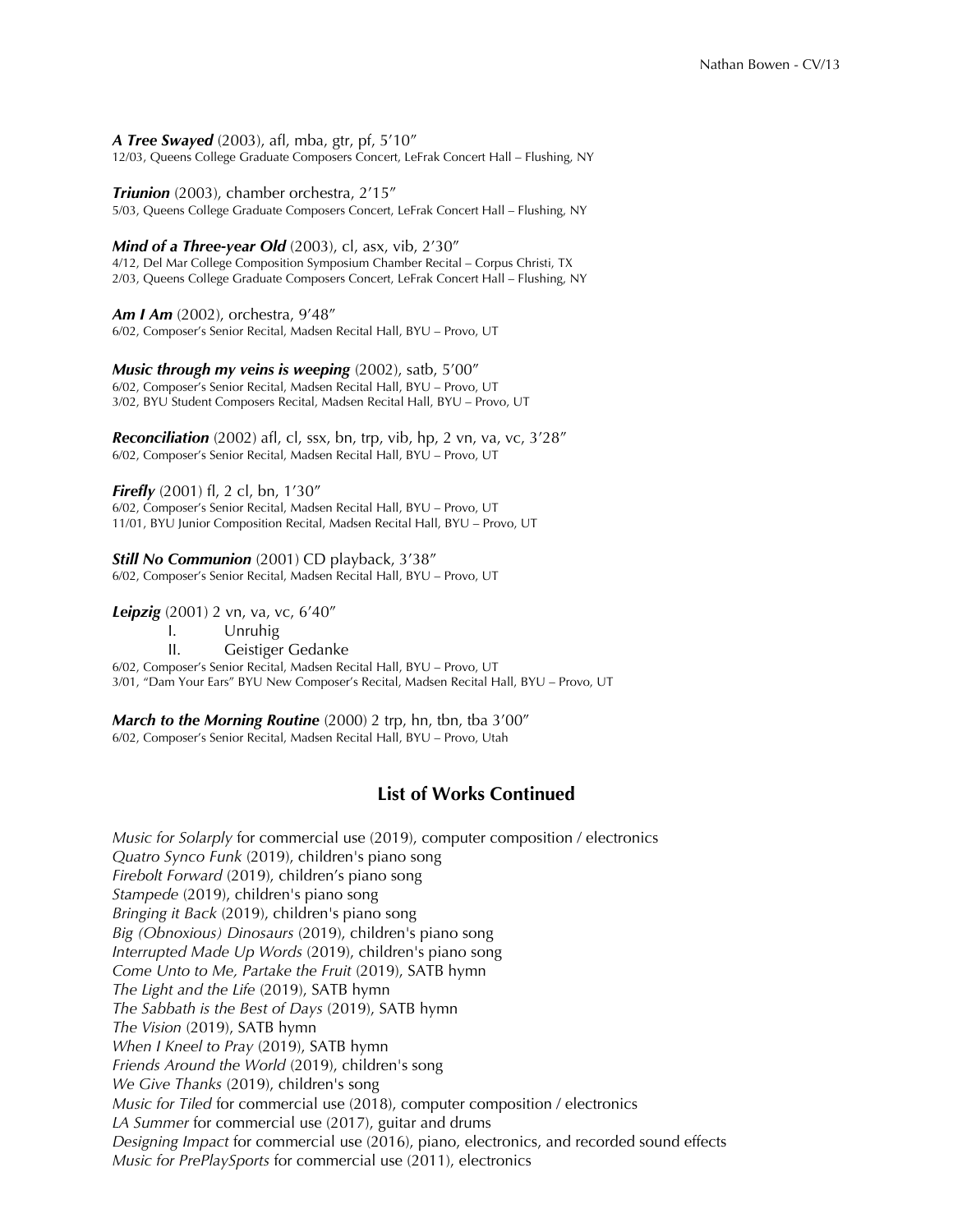*Nature* for commercial use (2011), synthesized orchestra *Popcorn* for youth church group short film (2010), synthesized orchestra *Freddish* for commercial use (2006), eg, eb, b *Gameboy* for commercial use (2006), electronics Music for *Nediquette* (2005), short flm Music for *Singletips* (2004), short flm Kyrie I, Christie, Kyrie II (2002), SATB *Hemlocks, Cedars* (2001, rev. 2002), orchestra *Standing at the Edge* (2000), solo violin *Fugue No. 1* (2000), two pianos *Invention No. 1* (2000), keyboard *Invention No. 2* (2000), keyboard *Keep Our Souls* (2000), SATB *Stupor of Thought* (2000), f., Bb cl., bsn., vln., vc. *Confusion* (2000), fl., Bb cl., bsn., vln., vc. *Genesis World Record* (2000), fl., Bb cl., bsn., vln., vc. *Bach Wannabe* (2000), fl., Bb cl., bsn., vln., vc. *I Should Talk to Her* (2000), fl., Bb cl., bsn., vln., vc. *Modus Inveniendi* (1997), solo guitar

# **PERFORMING EXPERIENCE**

Laptop / Mobile Phone (improvisation using Max/MSP/Jitter), 2006 to Present. PIMA Experimental Ensemble, Brooklyn College, CUNY, 2006. Piano, solo/accompaniment work, 1997 to Present. Guitar, solo/accompaniment work, 1996 to Present. Guitar, *Nota Bene Contemporary Ensemble*, 2004. General Conducting Experience, 2002 – 2004. Vocalist, *BYU Concert Choir*, 1999 – 2001. Vocalist, *BYU Student Composers,* 2002.

# **LANGUAGES**

Reading, writing, and speaking proficiency in German. Translation proficiency and basic speaking skills in French.

# **REFERENCES**

Douglas Geers Associate Professor of Music Director – Brooklyn College Center for Computer Music Conservatory of Music, Brooklyn College, CUNY 2900 Bedford Avenue, Brooklyn, NY 11210 Phone: (718) 951 5286 E-mail: dgeers@gmail.com or [dgeers@brooklyn.cuny.edu](mailto:dgeers@brooklyn.cuny.edu)

Amnon Wolman Director – HaMidrasha Lemuzica, The School of Music and Music Education at Levinsky College 15 Shoshana Persitz St. Tel Aviv, 48130, Israel